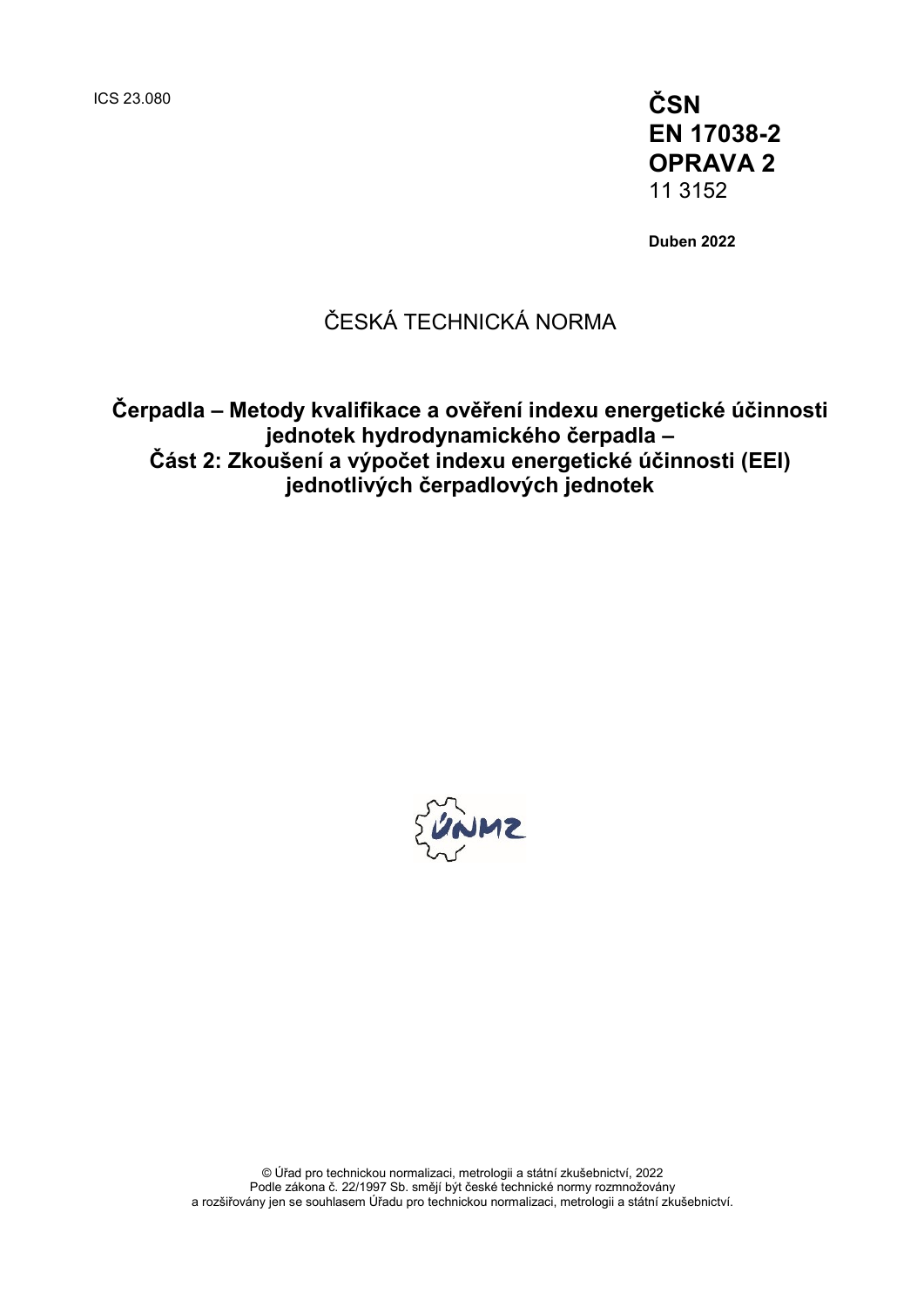# EUROPEAN STANDARD NORME EUROPÉENNE EUROPÄISCHE NORM

# **EN 17038-2:2019/AC**

October 2021

**ICS** 23.080

English version

Pumps - Methods of qualification and verification of the Energy Efficiency Index for rotodynamic pump units - Part 2: Testing and calculation of Energy Efficiency Index (EEI) of single pump units

Pompes - Méthodes de qualification et de vérification de l'indice de rendement énergétique des groupes motopompes rotodynamiques - Partie 2 : Essais et calcul de l'indice de rendement énergétique (EEI) des groupes motopompes simples

Pumpen - Methoden zur Qualifikation und Verifikation des Energieeffizienzindexes für Kreiselpumpen - Teil 2: Prüfung und Berechnung des Energieeffizienzindexes (EEI) einzelner Pumpenaggregate

This corrigendum becomes effective on 13 October 2021 for incorporation in the official English version of the EN.



EUROPEAN COMMITTEE FOR STANDARDIZATION COMITÉ EUROPÉEN DE NORMALISATION EUROPÄISCHES KOMITEE FÜR NORMUNG

#### **CEN-CENELEC Management Centre: Rue de la Science 23, B-1040 Brussels**

© 2021 CEN All rights of exploitation in any form and by any means reserved worldwide for CEN national Members. Tous droits d'exploitation sous quelque forme et de quelque manière que ce soit réservés dans le monde entier aux membres nationaux du CEN. Alle Rechte der Verwertung, gleich in welcher Form und in welchem Verfahren, sind weltweit den nationalen Mitgliedern von CEN vorbehalten.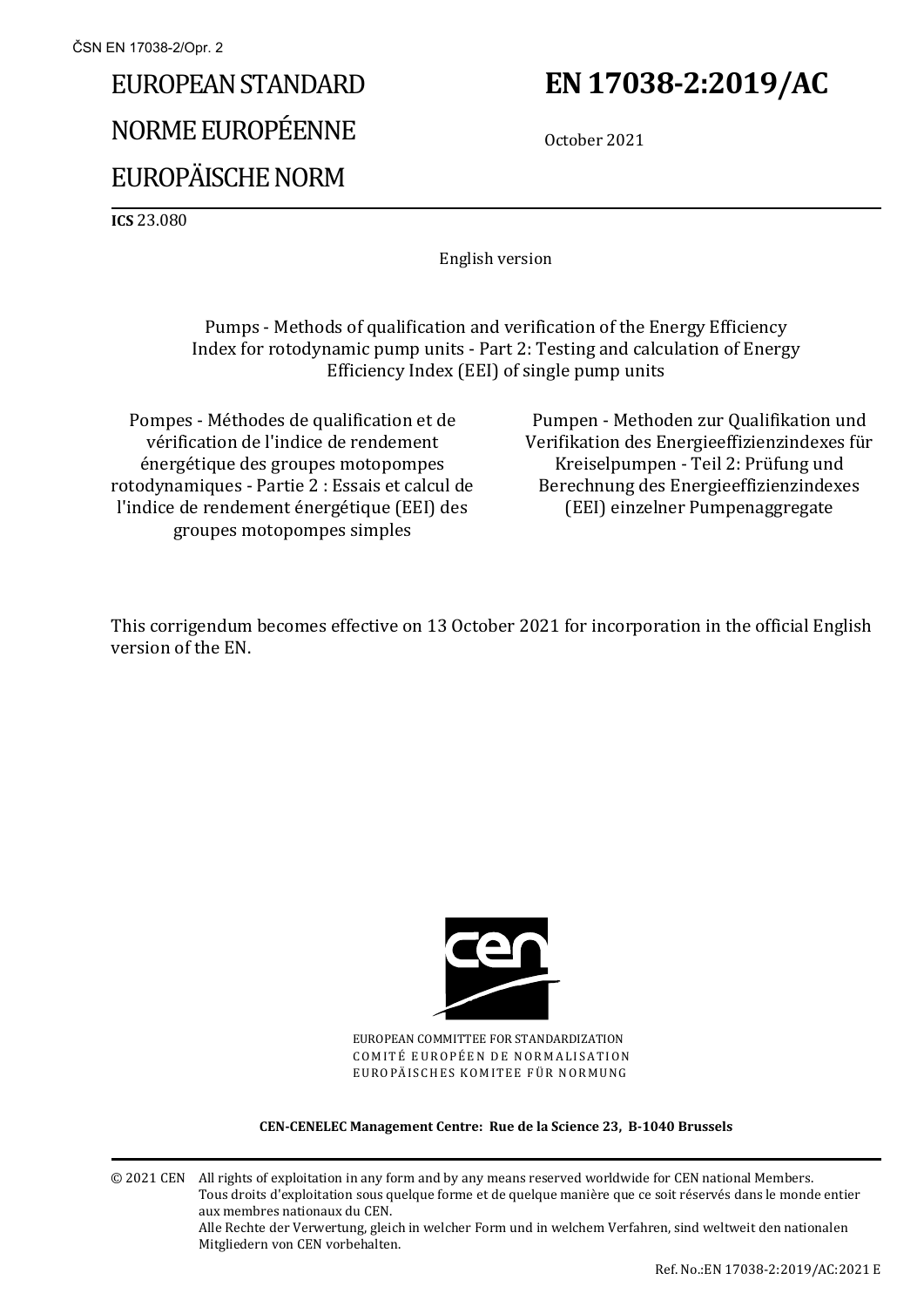# **Contents Page**

| 1           |                                                                                         |
|-------------|-----------------------------------------------------------------------------------------|
| 1.1         | Modification to 5.2.3, Determination of part load and over load points and reference    |
| 1.2         |                                                                                         |
| 1.3         |                                                                                         |
| $2^{\circ}$ |                                                                                         |
| 2.1         | Modification to 5.2.3, Determination of part load and over load points and reference    |
| 2.2         |                                                                                         |
| 2.3         |                                                                                         |
| 2.4         |                                                                                         |
| 2.5         | Modification of D.2, The measurement uncertainty of the EEI-value determined by test  6 |
| 2.6         |                                                                                         |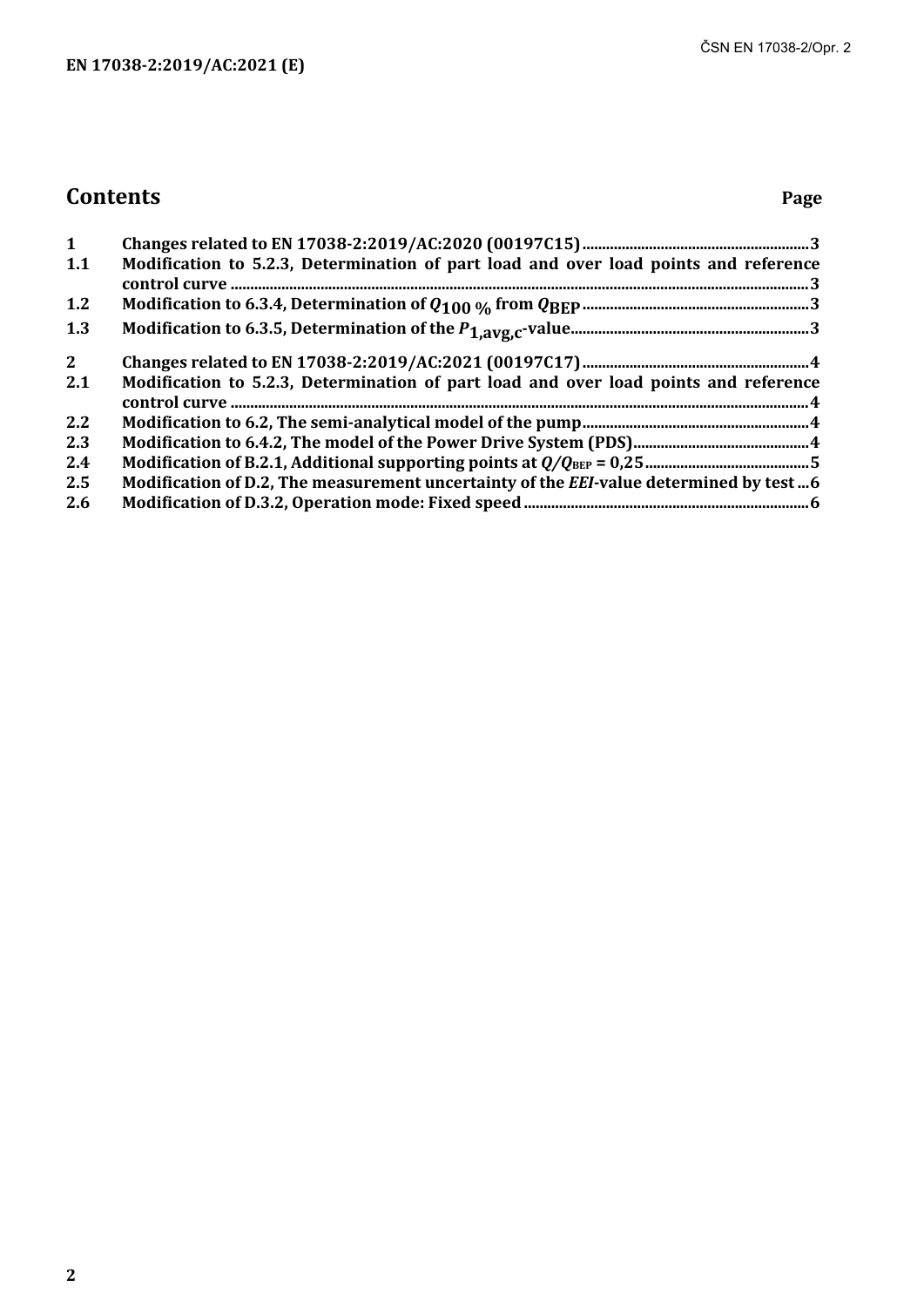# **1 Changes related to EN 17038-2:2019/AC:2020 (00197C15)**

#### **1.1Modification to 5.2.3, Determination of part load and over load points and reference control curve**

*Format the line "*Determination of part load and over load points and reference control curve" *as heading 5.2.3.*

#### **1.2 Modification to 6.3.4, Determination of**  $Q_{100}$  **% from**  $Q_{\text{BEP}}$

*In 1), replace* "Formula 6.23" *with* "Formula (23)"*.*

#### **1.3 Modification to 6.3.5, Determination of the** *P***1,avg,c-value**

*In 5), replace* "Formula (10)" *with* "Formula (4)".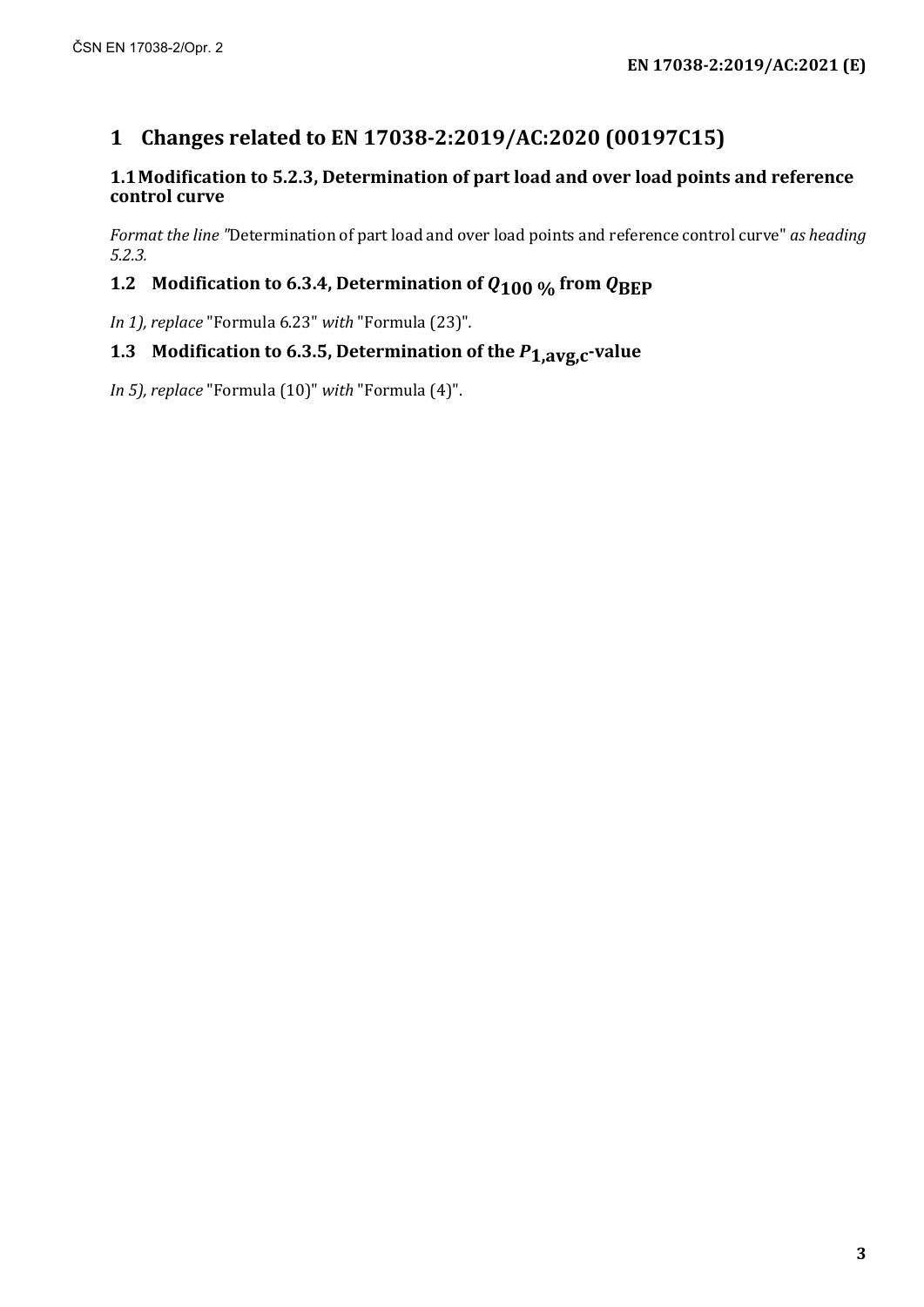## **2 Changes related to EN 17038-2:2019/AC:2021 (00197C17)**

#### **2.1Modification to 5.2.3, Determination of part load and over load points and reference control curve**

*In Formula* (3), the quotient in brackets shall be multiplied by " $H_{100\%}$ " instead of " $Q_{100\%}$ ".

*I.e. replace Formula (3):* "

$$
H_i = \left(\frac{H}{100}\right)_i \cdot Q_{100\%} \tag{3}
$$

" *with:* "

".

$$
H_i = \left(\frac{H}{100}\right)_i \cdot H_{100\%} \tag{3}
$$

### **2.2Modification to 6.2, The semi-analytical model of the pump**

*In Formula (13), - the exponent shall be "-0,15".* 

*I.e. replace Formula (13):* "

$$
D_{imp}^2 \cdot \frac{n}{60} < 1 \Rightarrow k_{corr} = \left(\frac{n}{n_{N,PU}}\right)^{0,15} \tag{13}
$$

" *with:* "

$$
D_{imp}^2 \cdot \frac{n}{60} < 1 \Rightarrow k_{corr} = \left(\frac{n}{n_{N,PU}}\right)^{-0.15} \tag{13}
$$

".

## **2.3Modification to 6.4.2, The model of the Power Drive System (PDS)**

*In Formula (33):*

*— at the beginning of the formula, replace* "*pl,PDS*(100;100)" *with* "*pL,PDS* (100;100)"*;*

*— at the end of the formula, replace the index to read* "-2 *pL,PDS*(50;25)*".*

*I.e. replace Formula (33):* "

$$
B_n = -p_{I, PDS(100; 100)} + 3 \cdot p_{L, PDS(100; 50)} - 2 \cdot p_{L, PDS(100; 25)} \tag{33}
$$

" *with:* "

$$
B_n = -p_{L, PDS(100; 100)} + 3 \cdot p_{L, PDS(100; 50)} - 2 \cdot p_{L, PDS(50; 25)}
$$
\n(33)

".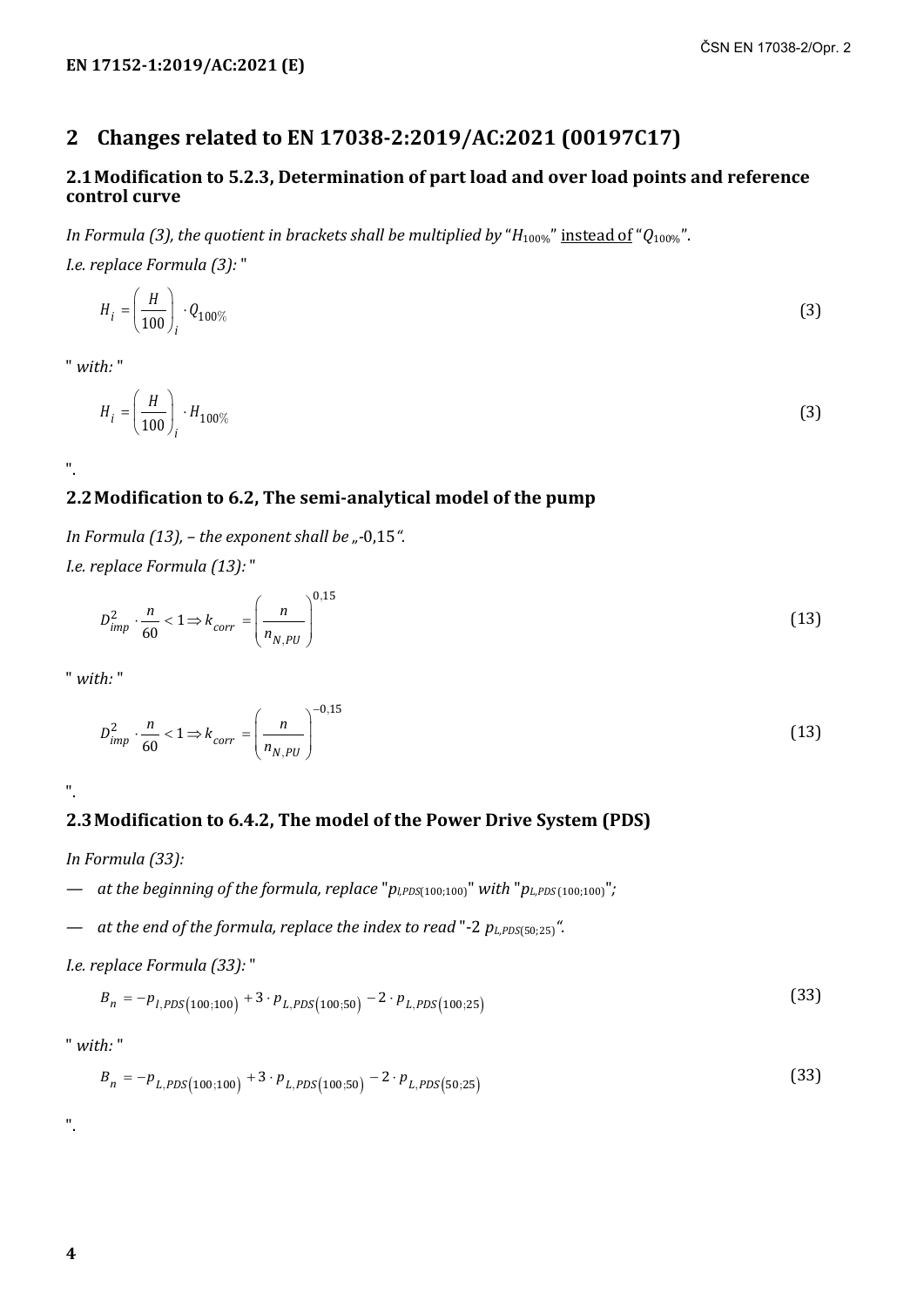#### **2.4 Modification of B.2.1, Additional supporting points at**  $Q/Q_{\text{BEP}} = 0.25$

*In Formula (B.9):* "

$$
\left(\frac{P}{P_{BEP}}\right)_{q=0,25} = \frac{0,0962 \cdot \left(\lambda_{PL}^*\right)^3 - 0,0727 \cdot \left(\lambda_{PL}^*\right)^2 + 0,6651 \cdot \lambda_{PL}^* + 0,0085}{0,937 \cdot \left(\lambda_{BEP}^*\right)^2 + 0,7468 \cdot \lambda_{BEP}^* + 0,02} \cdot \frac{\lambda_{PL}^*}{\lambda_{BEP}^*}
$$

*replace "*+ 0,0085*" with "*- 0,0085*" and* "0,937" *with* "0,0937"*, to read the following formula:* "

$$
\left(\frac{P}{P_{BEP}}\right)_{q=0,25} = \frac{0,0962 \cdot \left(\lambda_{PL}^*\right)^3 - 0,0727 \cdot \left(\lambda_{PL}^*\right)^2 + 0,6651 \cdot \lambda_{PL}^* - 0,0085}{0,0937 \cdot \left(\lambda_{BEP}^*\right)^2 + 0,7468 \cdot \lambda_{BEP}^* + 0,02} \cdot \frac{\lambda_{PL}^*}{\lambda_{BEP}^*}
$$

".

*I.e. replace Formula (B.9):* "

$$
\left(\frac{P}{P_{BEP}}\right)_{q=0,25} = \frac{0.0962 \cdot \left(\lambda_{PL}^{*}\right)^3 - 0.0727 \cdot \left(\lambda_{PL}^{*}\right)^2 + 0.6651 \cdot \lambda_{PL}^{*} + 0.0085}{0.937 \cdot \left(\lambda_{BEP}^{*}\right)^2 + 0.7468 \cdot \lambda_{BEP}^{*} + 0.02} \cdot \frac{\lambda_{PL}^{*}}{\lambda_{BEP}^{*}}
$$
\n(B.9)

" *with:* "

$$
\left(\frac{P}{P_{BEP}}\right)_{q=0,25} = \frac{0,0962 \cdot \left(\lambda_{PL}^*\right)^3 - 0,0727 \cdot \left(\lambda_{PL}^*\right)^2 + 0,6651 \cdot \lambda_{PL}^* - 0,0085}{0,0937 \cdot \left(\lambda_{BEP}^*\right)^2 + 0,7468 \cdot \lambda_{BEP}^* + 0,02} \cdot \frac{\lambda_{BE}^*}{\lambda_{BEP}^*}
$$
(B.9)

".

*And* "0,0937" *in the nominator shall also appear in Formula (B.8). I.e. replace Formula (B.8):* "

$$
\left(\frac{P}{P_{BEP}}\right)_{q=0,25} = \frac{0,2699 \cdot \left(\lambda_{PL}^{*}\right)^{2} - 0,4442 \cdot \lambda_{PL}^{*} + 0,021}{0,937 \cdot \left(\lambda_{BEP}^{*}\right)^{2} + 0,7468 \cdot \lambda_{BEP}^{*} + 0,02} \cdot \frac{\lambda_{PL}^{*}}{\lambda_{BEP}^{*}}
$$
\n(B.8)

" *with:* "

$$
\left(\frac{P}{P_{BEP}}\right)_{q=0,25} = \frac{0,2699 \cdot \left(\lambda_{PL}^{*}\right)^{2} - 0,4442 \cdot \lambda_{PL}^{*} + 0,021}{0,0937 \cdot \left(\lambda_{BEP}^{*}\right)^{2} + 0,7468 \cdot \lambda_{BEP}^{*} + 0,02} \cdot \frac{\lambda_{PL}^{*}}{\lambda_{BEP}^{*}}
$$
\n(B.8)

".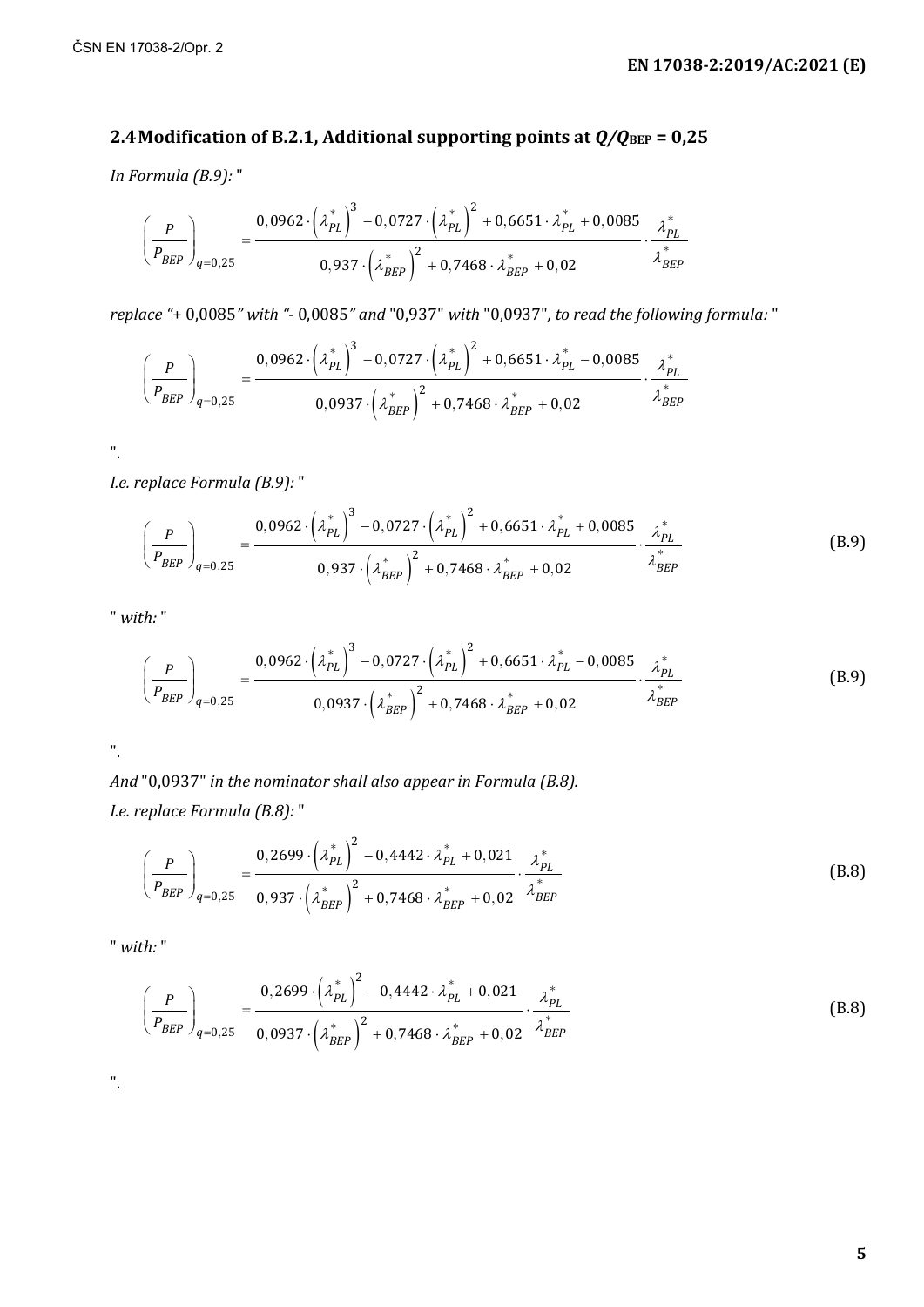#### **2.5Modification of D.2, The measurement uncertainty of the** *EEI***-value determined by test**

*In Formula (D.3), replace "tf" with "tfi". I.e. replace Formula (D.3):* "

$$
F_{x \to P_{1,avg}} = \sqrt{\sum_{i=1}^{N} \left( tf \cdot F_{x \to P_1} \right)_i^2}
$$
 (D.3)

" *with:* "

$$
F_{x \to P_{1,avg}} = \sqrt{\sum_{i=1}^{N} \left( tf_i \cdot F_{x \to P_1} \right)_i^2}
$$
 (D.3)

".

*The second Formula (D.3)* =  $(H_{i})$   $\begin{array}{c|c} N & (H_{i}) \end{array}$  $\left(\frac{H_i}{H_{meas}}\right)_{avg} = \sum_{i=1}^{N} \left[f \cdot \left(\frac{H_i}{H_{meas}}\right)\right]$ *N*  $i \mid \quad -\nabla |_{\,H}$ *meas*  $\int_{avg}$  *i*=1 $\lfloor$   $\lfloor$   $\lfloor$  *II meas*  $H_i$   $\sum_{n=1}^{N} f_n$   $H_i$  $\left| \frac{H_{\text{meas}}}{H_{\text{meas}}} \right|$  =  $\sum_{i=1}^{n} |f \cdot \left| \frac{H_{\text{meas}}}{H_{\text{meas}}} \right|$  shall be identified as Formula (D.4). I.e. replace

"(D.3)" *with* "(D.4)"*.*

#### **2.6Modification of D.3.2, Operation mode: Fixed speed**

*In Formula (D.5), the index "avg" is missing. Correct to read (P/* $\eta_M$ *)<sub>avg.</sub> I.e., replace Formula (D.5):* "

$$
P_{1,avg} = \left(\frac{P_2}{\eta_M}\right)_{avg} = \left(\frac{P}{\eta_M}\right) \approx \frac{P_{avg}}{\eta_{M,avg}}
$$
(D.5)

" *with:* "

$$
P_{1,avg} = \left(\frac{P_2}{\eta_M}\right)_{avg} = \left(\frac{P}{\eta_M}\right)_{avg} \approx \frac{P_{avg}}{\eta_{M,avg}}
$$
(D.5)

".